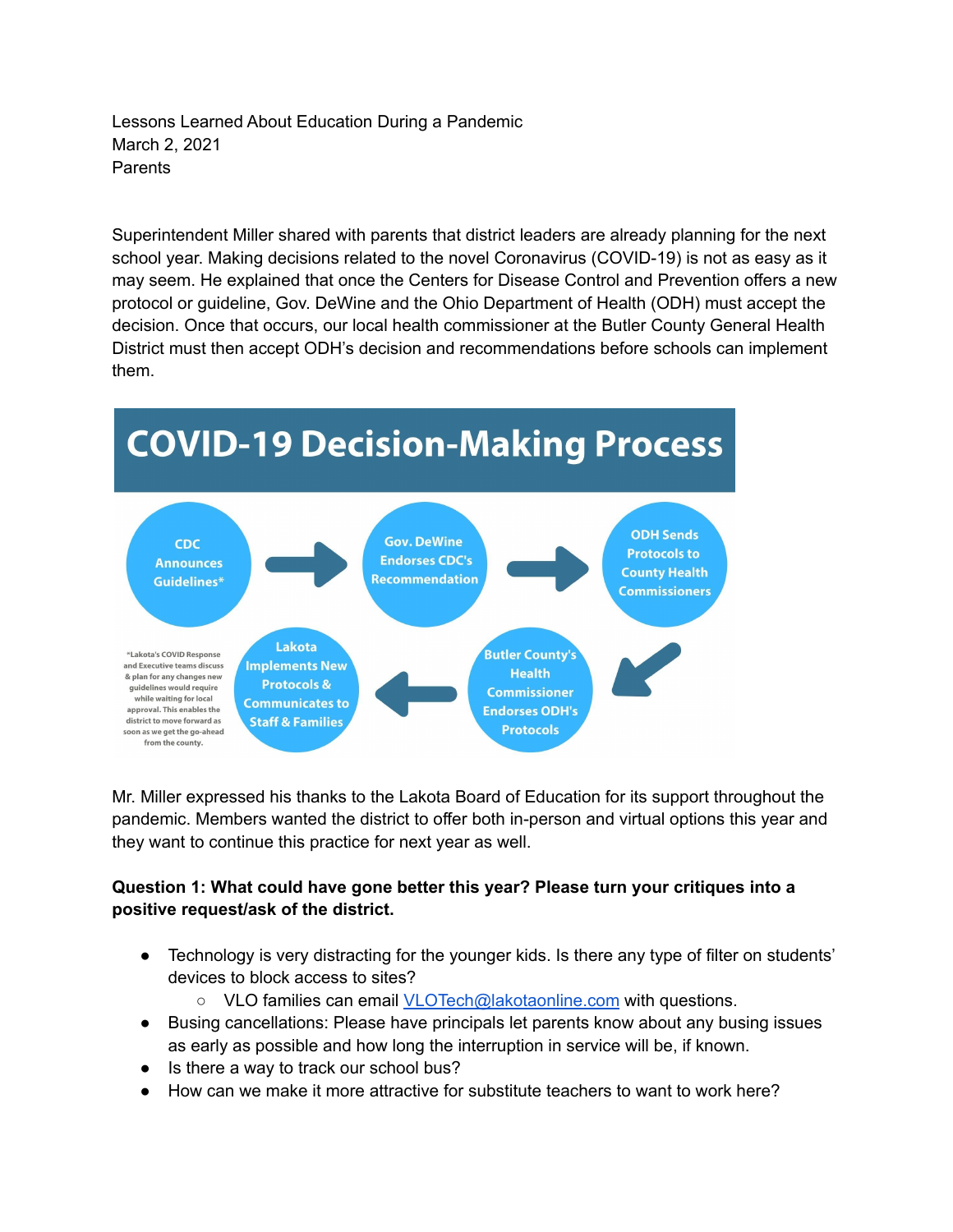- The response time from VLO teachers is slow. I understand that there's a lot going on, but it can be very frustrating.
- Students with disabilities who are enrolled in VLO: we created a plan going into VLO. The teachers and staff have been amazing in trying to meet the needs of the student. We're used to in-person supports, but now we don't have them. While he's doing well, it's still a struggle. All of his aides have been taken away from VLO supports. Can we have aides back? Even if it's a virtual aide? In person, aides play a huge role in his success at school.
- More synchronous learning with VLO. My seventh grader wishes it was more. It's not just interaction with teachers, but also students. When on a Zoom call, students have their screens off and it is just the teacher talking. The social interaction component is missing
- My seventh grader is concerned about going back in person next year. He doesn't really know the people in his class, even though they've been on Zooms all year.
	- Mr. Miller noted that re-integrating VLO students back into in person is something the district is working on.
- My in-person daughter is thriving, but I've missed being able to volunteer and be in the school.
- It is difficult for quarantined students to keep up. There is no school interaction even though you're not VLO.
- There are attendance issues recording absences due to quarantines and isolation.
- Class sizes are too big at Creekside and Endeavor. There are challenges with the number of students, traditional seating and trying to follow social distancing guidelines.
- Without having parent volunteers to help, there are no small groups.
- Will there be more teachers back in the buildings next year to help with class sizes?
- From a substitute teacher's perspective, it doesn't seem like teachers have enough support with aides - especially at the younger buildings.
- Younger students missed out a lot socially last spring due to remote learning. It's good that we're back in person.
- How is the filtration/HVAC system in the schools?
- Parents seem to be talking about class ratios more often in the ThoughtExchange about facilities and on social media. I think it's because of the lack of volunteers in those grades and parent involvement drops as they get older. It doesn't seem like class sizes are really that much larger than they have been in the past.
- The length of videos for VLO's younger students see too long. The kids lose interest and then parents have to watch and re-teach.
- I feel like not all of the schools are doing the same things. Not every school is allowing kids to play on the playground. There's also a rumor that one high school is letting parents in but that's not supposed to happen.
	- An example is that one school doesn't have recess aides so teachers go out with their classes, but another school has recess aides. Why is that?
- It's so hard to not be able to engage with families because of safety. What can we do to re-engage our kids, our families? It's a challenge.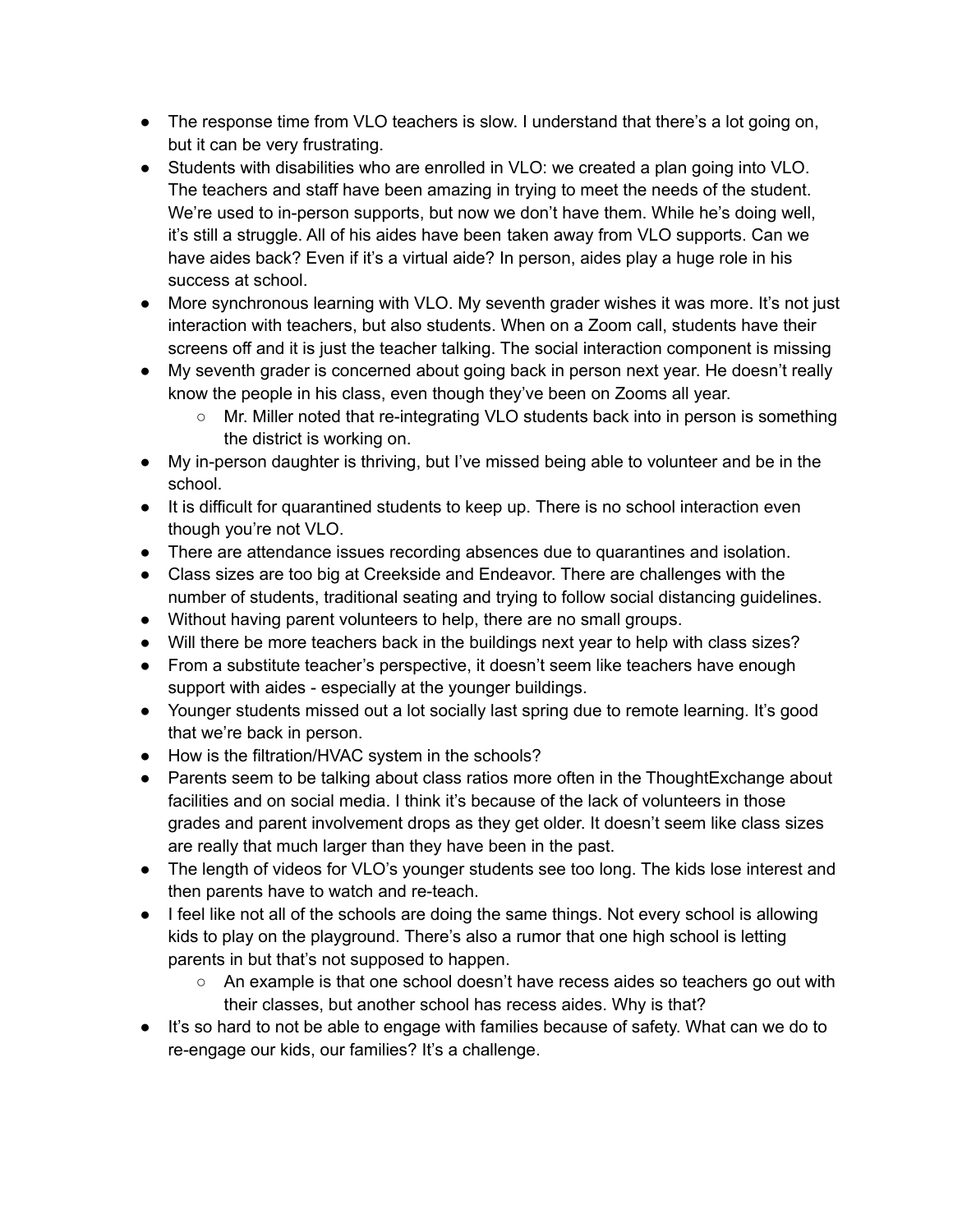## **Question 2: How can we re-socialize our kids if/when they return to the classroom? What are your requests for next year?**

- The summer bus tour was a lot of fun and was outdoors.
- For transitioning back into the classroom, it would help VLO kids feel like they're not weird because they went to VLO this year. They may have a fear that in-person kids may judge them.
	- Mr. Miller noted that we implemented staggered starts to the school year to start building relationships and easing the transition back to school.
- There are concerns for kids who haven't been in the school and may not know the building, figuring out the lockers, etc.
- One school zoomed VLO kids into the classrooms if they were going to return to the school after the semester break.
- Will ninth graders have a chance to transition into high school at the main campus? Like orientation?
- Next year, in-person kids will have to learn how to go back to "normal" (we hope). For example, one-way hallways and staircases will go back to being two-way, not having block schedules every day.

## **Question 3: What was great about this year? How can we build on that next year?**

- The use of technology.
- The accessibility of lessons.
- Teachers thinking outside of the box to meet the needs of all students.
- Teachers encouraging students to take more responsibility for their work...they CAN do it.
- We have more flexibility and teachers have the ways to make that appropriate for all students.
- As a parent, being able to see the videos so I understand how my son is being taught the little techniques and being able to talk to my son and expand on that at home.
- Kids are resilient. We can try new things and they can roll with it.
- With Lakota being such a big district, this big of a change is very difficult, but the district has done a great job. Even though there may be inconveniences, the district figures it out.
- It's ok to take a risk.
- We need to be cognizant of kids who may not have supports at home we need to find that balance.
- Older students wish to have more live lectures instead of just videos this is one benefit of being in person.
- Lakota has been very clear from the start being in person and offering VLO.
- There's been a lot of communication and transparency. If parents don't know what's going on, they're not looking.
- The district has been incredibly transparent.
- Being able for kids who are absent to stay up to date with work has been great.